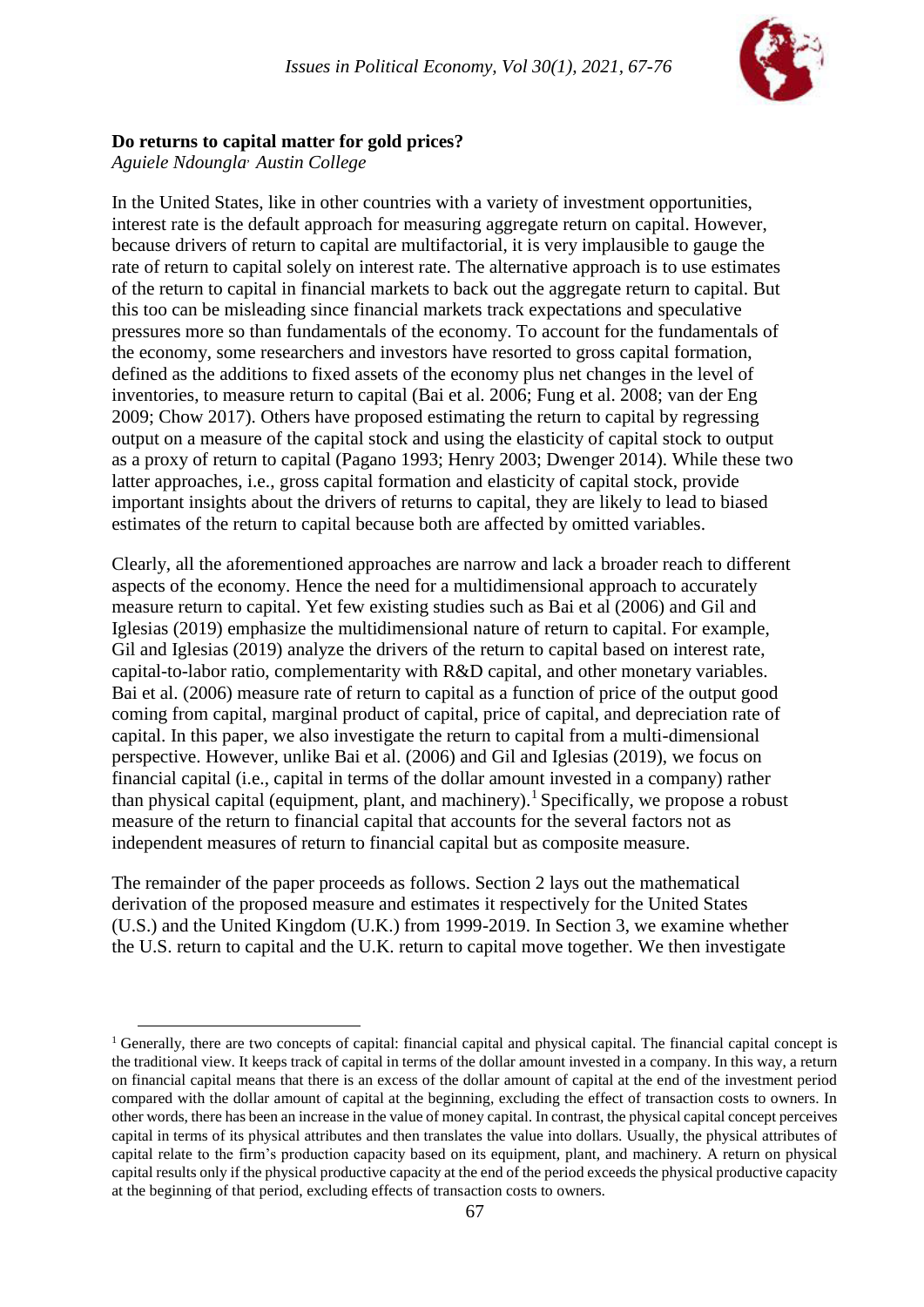l

the predictive power of the returns to capital on spot gold price in Section 4. Section 5 concludes.

#### **II. Return to capital: a multi-dimensional measure**

Any measure of return to financial capital (*returns to capital*, for short) should include both the financial side and the real side of the economy because the two reinforce each other positively and negatively. Along this line, the new multi-dimensional measure of return to capital proposed in this paper is based on three main building blocks: the real interest rate differential (a measure of volatility in the real interest rate differences between two countries), share price index (a proxy for share price volatility and measures how the value of the share prices is changing), and gross capital formation (a measure of net increases in the stock of fixed capital). For a given country, the return to capital (RTC) is defined as follows:

$$
RTC_t = \frac{\sum (RIRD_{jt}, SPI_t, GCF_t)}{3}
$$
 [1]

where  $t$  is the period in months,  $RIRD<sub>it</sub>$  denotes real interest rate differential between domestic and foreign country, *SPI* is share price index growth rate, and *GCF* is gross capital formation growth rate. We assume that all market risks have been absorbed by the share prices and the real interest rate differential (through exchange rate).

The *RIRD* determines capital flows because capital tend to flow from low return countries to high return ones. Since a low (high) return usually implies a high (low) interest rate, if there is a big difference in real interest between two countries, the probability of an inflow surge in the country with the lowest rate would increase. Following Gosh et al. (2012), we specify the mathematical representation of the real interest rate differential as:

$$
RIRDjt = Rjt - (Qj - Qit) - Rit
$$
\n<sup>[2]</sup>

where  $RIRD<sub>it</sub>$  is the real interest rate differential in the domestic country *j* at time *t*;  $R<sub>it</sub>$  is the real domestic interest rate;  $Q_i$  is the current real exchange rate between the domestic country and foreign country;  $Q_{it}$  denotes the long-term trend of the current real exchange rate;<sup>2</sup> and  $R_{it}$  is the real foreign interest rate. The *RIRD* is most appropriate for estimating RTC because inflation can lead to comparisons bias in periods of high or hyperinflation (Ghosh et al. 2012). Furthermore, the use of the *RIRD* allow us to incorporate interest rate and exchange rate, which have been identified in the literature as important determinants of RTC (see for example, Calvo and Reinhart 1996; Fiess 2003; Elbadaawi and Soto 1994; Sula 2010; among others).

Turning now to the other two drivers of RTC in Eq. [1], *SPI* is the prices of common shares of companies traded on national or foreign stock exchanges. *GCF* is the additions to the fixed assets of the economy plus net changes in the level of inventories share of GDP. Both series are transformed into growth rates.

<sup>&</sup>lt;sup>2</sup> We use Hodrick Prescott (HP) filter to separate the current real exchange rate series  $Q_{ij}$  into trend and cyclical components:  $Q_{it} = \tau_{it} + c_{it}$  where  $\tau_{it}$  is the trend component and  $c_{it}$  is the cyclical component. The trend component  $\tau_{it}$ is calculated by the difference  $\tau_{it} = Q_{it} - c_{it}$ .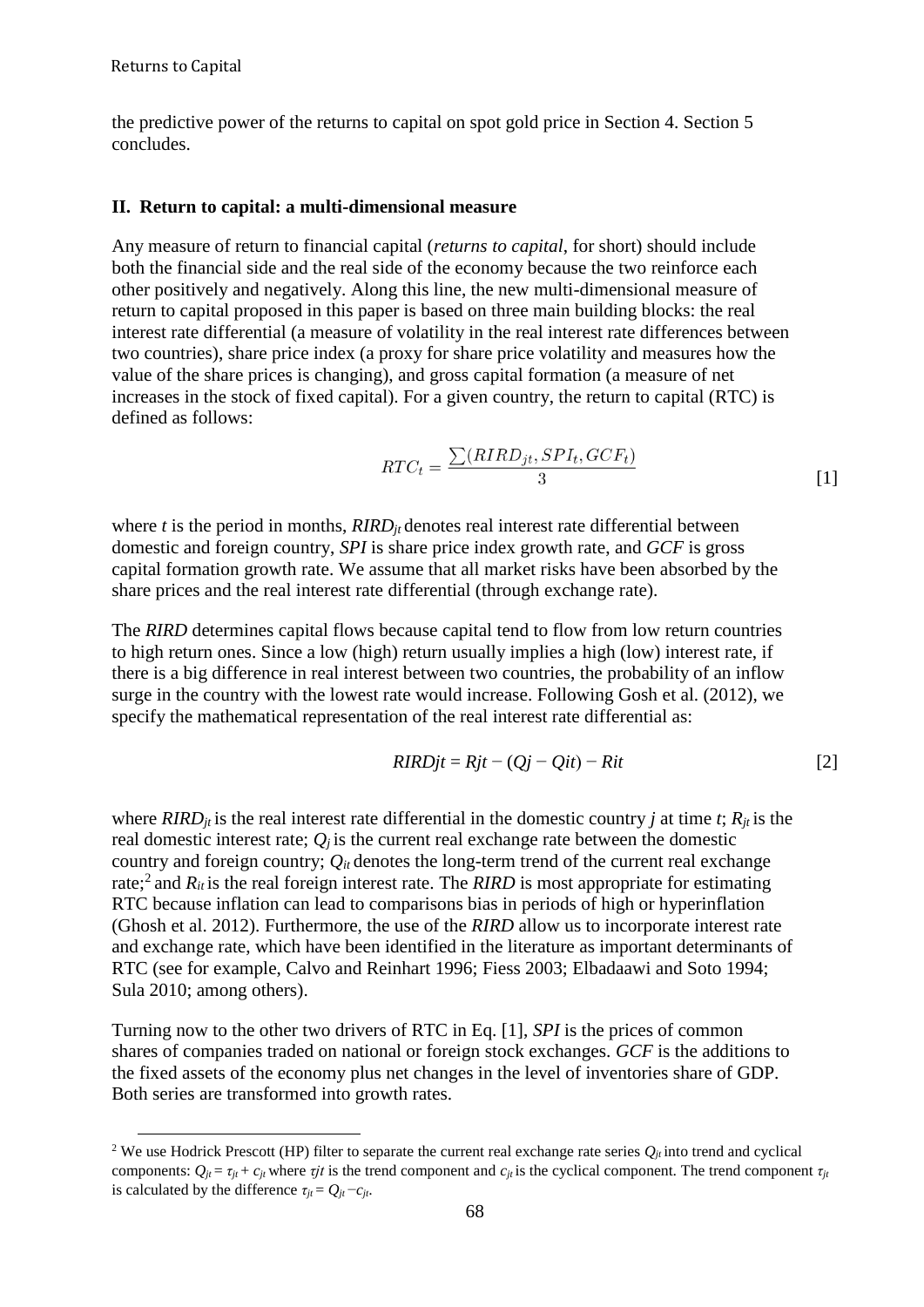We estimate this new multi-dimensional RTC measure in Eq. [1] for the U.S. and the U.K. using monthly data from 1999-2019. All the data definitions and sources are provided in Table 1 in the Appendix. Fig. 1 shows the U.S. and U.K RTCs. The plot indicates that RTC in both countries tend to move together. Fig. 2 and Fig. 3 respectively show the U.S. RTC and U.K. RTC, each with its long run trend. The plots indicate that U.S. RTC ranges between -9% to 3% and U.K. RTC ranges between -5% to 3%. Furthermore, long term U.S. RTC is inversely related to long term U.K. RTC. In particular, whereas the long term RTC in the U.S. has been consistently negative since 1999 until 2017 when there is reversal, U.K. RTC have consistently been in the positive territory until 2017.



**Fig. 1.** Return to capital: U.S. and U.K. (Jan 1999-Oct 2019) Note:  $U.S. = Blue line. U.K. = Green line.$ 



**Fig. 2.** U.S. Return to capital (Jan 1999-Oct 2019)

Note: Red line represents the long run trend of U.S. return to capital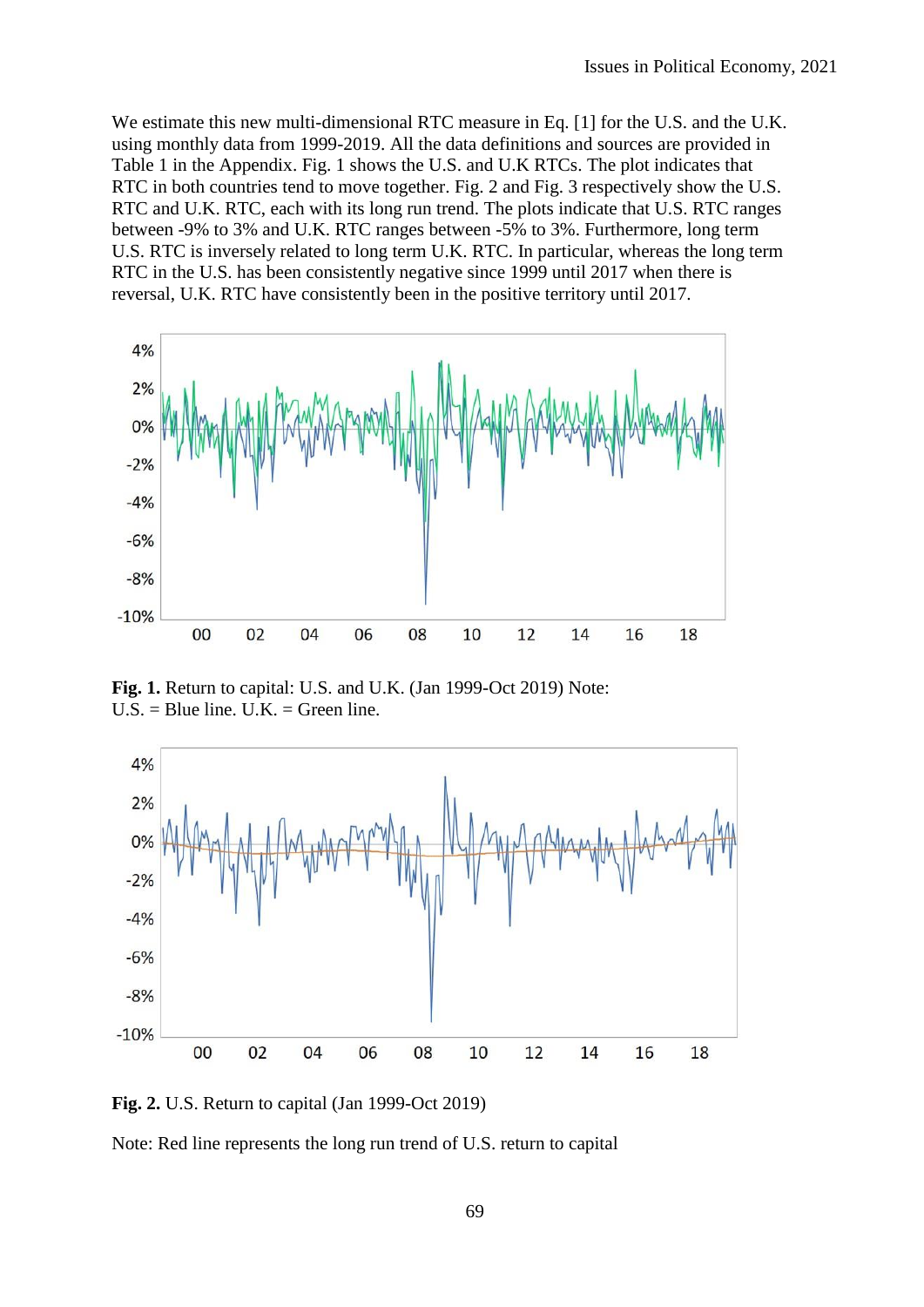

**Fig. 3.** U.K. Return to capital (Jan 1999-Oct 2019)

Note: Red line represents the long run trend of U.K. return to capital

### **III.Do U.S. RTC and U.K. RTC move together?**

In this section, we examine whether RTCs in the U.S. and U.K. move together. To do so, we estimate the following cross-correlations:

$$
r_{xy}(l) = \frac{C_{xy}(l)}{\sqrt{C_{xx}(0)}\sqrt{C_{yy}(0)}}
$$
\n
$$
\tag{3}
$$

where  $x$  is either the first difference U.S. RTC or the first difference of U.K. RTC, such that,

$$
C_{xy}(l) = \begin{cases} \frac{1}{T} \sum_{t=1}^{t-1} (x_t - \bar{x})(y_{t+1} - \bar{y}) & \text{for } l = 0, 1, 2, 3, ....\\ \frac{1}{T} \sum_{t=1}^{t-1} (x_t - \bar{x})(y_{t+1} - \bar{y}) & \text{for } l = 0, -1, -2, -3, .... \end{cases}
$$
[4]

and the bar denotes the mean. If the cross-correlation is zero for *l*, it indicates that both series are moving together. But if it is positive for *l*, then it indicates that the U.S. RTC leads the U.K. RTC. The reverse is the case if the cross-correlation is negative. Fig. 4 shows the cross correlograms for  $-12 \ge l \le 12$  for the U.S. and the U.K. RTCs, which exhibits a positive and the highest value in the neighborhood of  $l = 1$  signifying that the U.S. RTC leads the U.K. RTC by 1 month.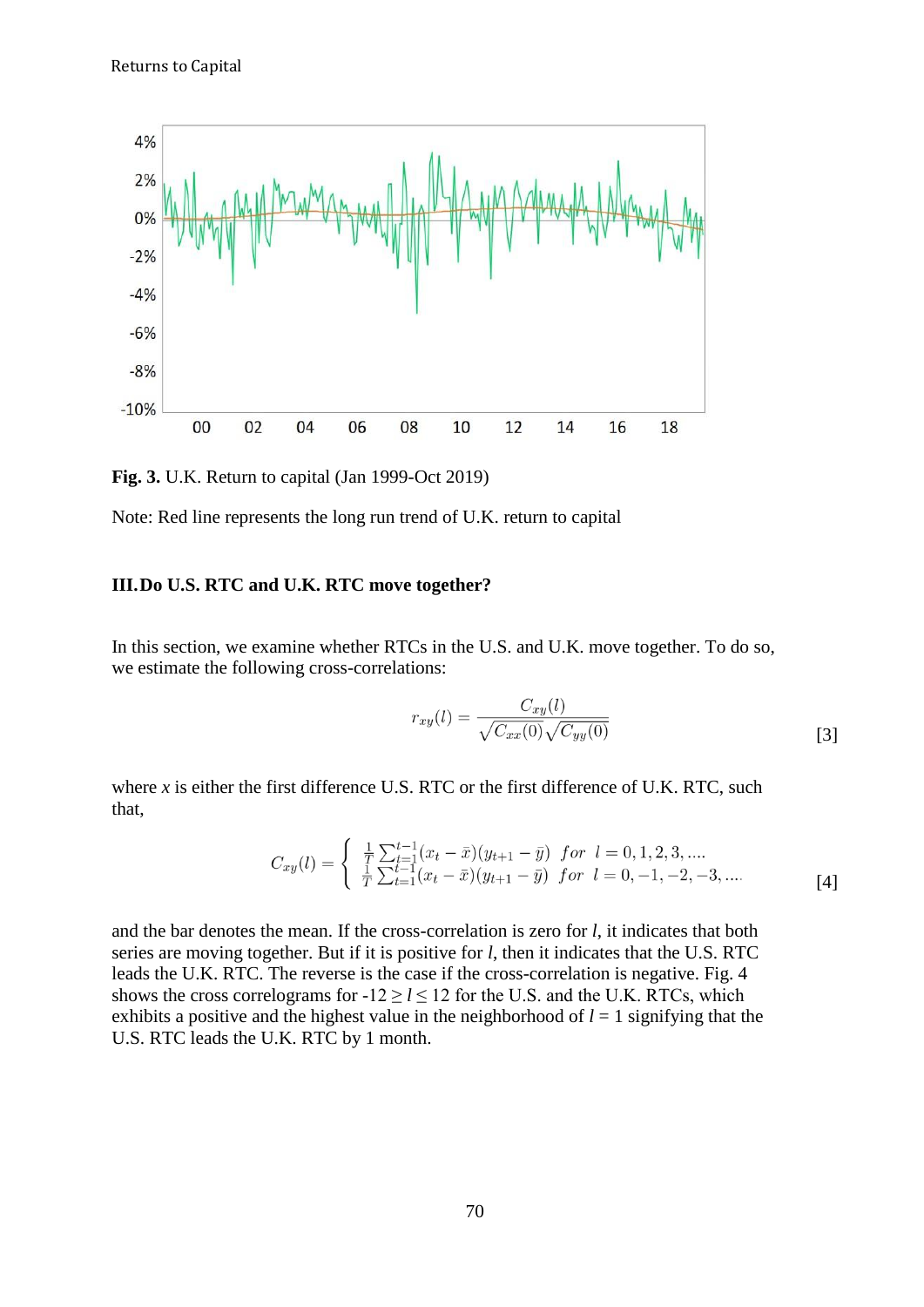

**Fig. 4.** Cross correlograms

 $r_{xy}(l)$  exhibit positive and highest value in the neighborhood of  $l = 1$ , implying that U.S. RTC leads U.K. RTC by a month.

#### **IV.Do RTC predict spot gold price?**

In this section, we evaluate the predictive capacity of the RTC in predicting the spot price of gold. The spot gold price refers to the global gold price per ounce for immediate delivery anywhere in the world (in U.S. dollars). The spot gold market is open nearly 24 hours a day as there is almost always a location somewhere in the world that is actively taking orders for gold transactions (Kitco 2020). Global hotspots for gold trading include New York, London, Sydney, Hong Kong, Tokyo, South Africa, and Zurich. To test the predictive power of RTC on gold price, we use the respective growth rates of U.S. RTC, U.K. RTC, and global spot price. The global spot price data is obtained from goldhub.com. Building on Funashima (2020), we specify the following regression model:

$$
g_t = \sum_{i=1}^q \beta_i g_{t-1} + \sum_{i=1}^q \psi_i r t c_{t-1} + \varepsilon_t
$$

where  $g_t$  is the growth rate of spot gold price expressed in first logarithmic difference and *rtc*<sub>*t*−1</sub> is either the U.S. RTC or the U.K. RTC. We set *q* to 3, 6, and 12 months and run Ftests of the null hypotheses  $\psi_1 = \psi_2 = \psi_3 = 0$ ;  $\psi_1 = \psi_2 = ... = \psi_6 = 0$ ; etc.

Table 2 reports the results. We find that U.S. RTC does not predict the gold price at the 5% level of significance for lags 3, 6, and 12 but rather gold price predicts the U.S. RTC at 12 lags. Similarly, gold price predicts the U.K. RTC at 12 lags but at a slightly lower level of confidence, i.e., 10%. As robustness check, we run additional estimations using the first logarithm difference global spot gold price (in U.K. pounds). Results reported in Table 3 show that while the predictive power of gold price on U.K. RTC occurred at 3 and 12 lags,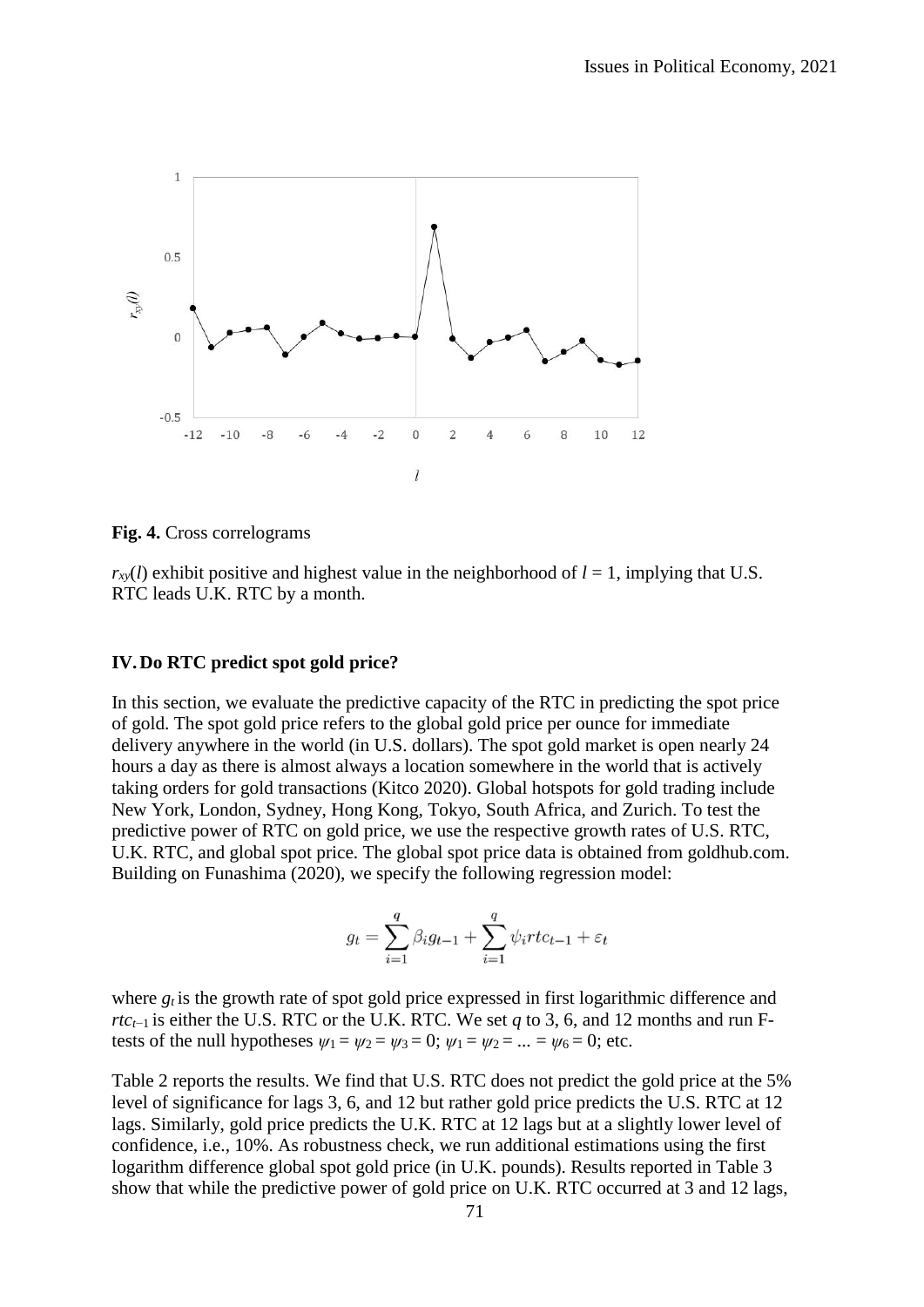the main finding that gold price has stronger predictive power on the U.S. returns than the U.K. returns is invariant to the use of gold price expressed in U.K. pounds.

| Null Hypothesis                  | F-Statistic sign | Prob.     |
|----------------------------------|------------------|-----------|
| Lags: $3$                        |                  |           |
| US RTC does not Granger Cause GP | 0.3197           | 0.811     |
| GP does not Granger Cause US RTC | 0.6760           | 0.568     |
| UK RTC does not Granger Cause GP | 0.7393           | 0.529     |
| GP does not Granger Cause UK RTC | 1.7676           | 0.154     |
| Lags: $6$                        |                  |           |
| US RTC does not Granger Cause GP | 0.2218           | 0.969     |
| GP does not Granger Cause US RTC | 0.7515           | 0.608     |
| UK RTC does not Granger Cause GP | 0.5698           | 0.754     |
| GP does not Granger Cause UK RTC | 1.4399           | 0.200     |
| Lags: $12$                       |                  |           |
| US RTC does not Granger Cause GP | 0.8584           | 0.590     |
| GP does not Granger Cause US RTC | 2.0975           | $0.018**$ |
| UK RTC does not Granger Cause GP | 1.1867           | 0.294     |
| GP does not Granger Cause UK RTC | 1.6977           | $0.069*$  |

**Table 2.** Pairwise Granger Causality Tests: U.S. RTC, U.K. RTC, and Gold price Gold price (in U.S. dollars)

Notes: US RTC = U.S. return to capital; UK RTC = U.K. return to capital GP  $=$  Gold price. Prob  $=$  p-value with \*\*\*, \*\*, and \* denote respectively 1%, 5%, and 10% level of significance.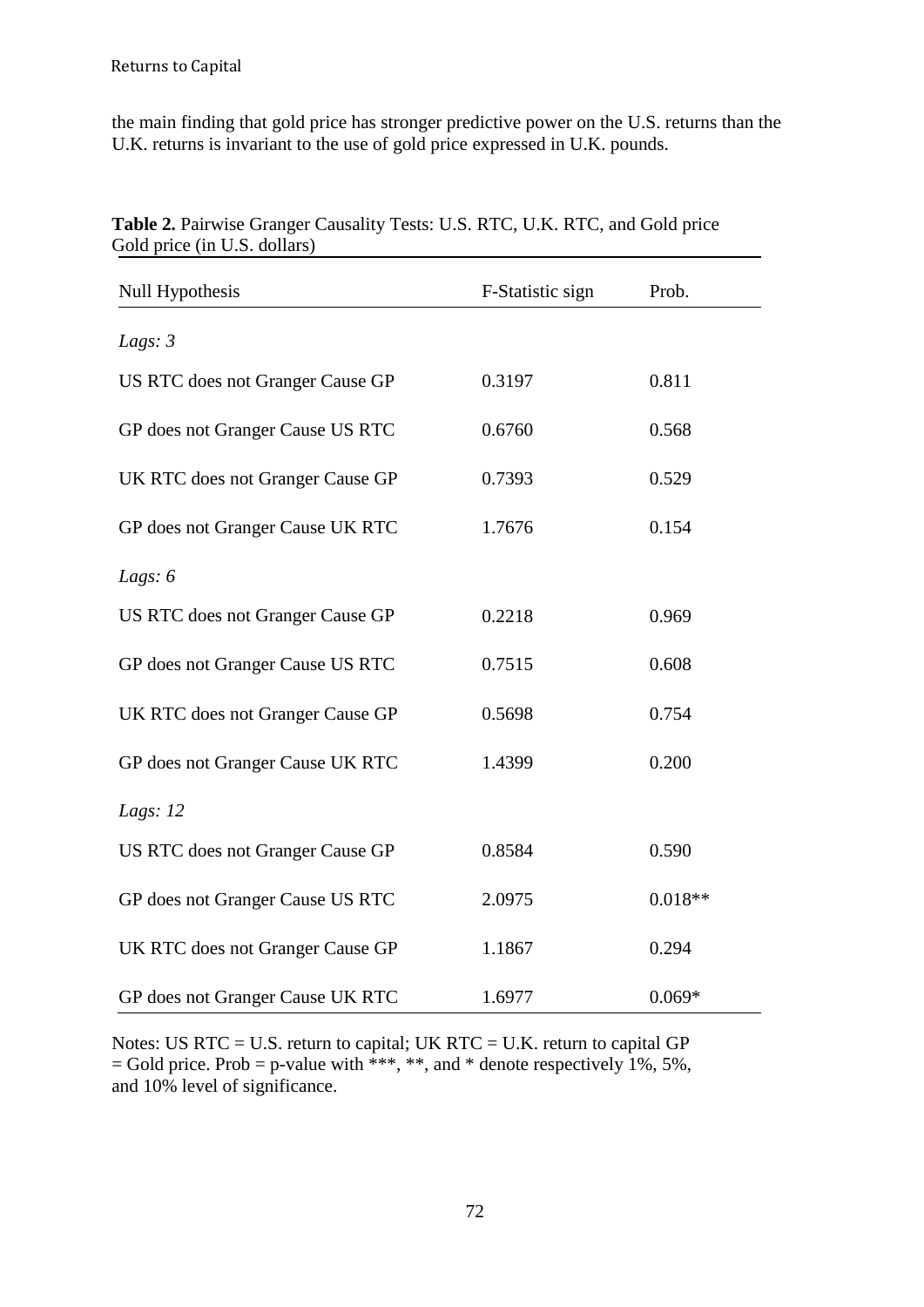| <b>Null Hypothesis</b>           | F-Statistic sign | Prob.     |
|----------------------------------|------------------|-----------|
| Lags: $3$                        |                  |           |
| US RTC does not Granger Cause GP | 0.4409           | 0.724     |
| GP does not Granger Cause US RTC | 2.8024           | $0.041**$ |
| UK RTC does not Granger Cause GP | 0.1689           | 0.917     |
| GP does not Granger Cause UK RTC | 2.5915           | $0.053*$  |
| Lags: $6$                        |                  |           |
| US RTC does not Granger Cause GP | 0.4754           | 0.826     |
| GP does not Granger Cause US RTC | 1.6484           | 0.135     |
| UK RTC does not Granger Cause GP | 0.2203           | 0.754     |
| GP does not Granger Cause UK RTC | 1.5246           | 0.171     |
| Lags: $12$                       |                  |           |
| US RTC does not Granger Cause GP | 0.9118           | 0.536     |
| GP does not Granger Cause US RTC | 2.2389           | $0.011**$ |
| UK RTC does not Granger Cause GP | 0.7216           | 0.729     |
| GP does not Granger Cause UK RTC | 1.4167           | 0.159     |

**Table 3.** Pairwise Granger Causality Tests: U.S. RTC, U.K. RTC, and Gold price Gold price (in U.K. pounds)

Notes: US RTC = U.S. return to capital; UK RTC = U.K. return to capital; GP  $=$  Gold price. Prob  $=$  p-value with \*\*\*, \*\*, and \* denote respectively 1%, 5%, and 10% level of significance.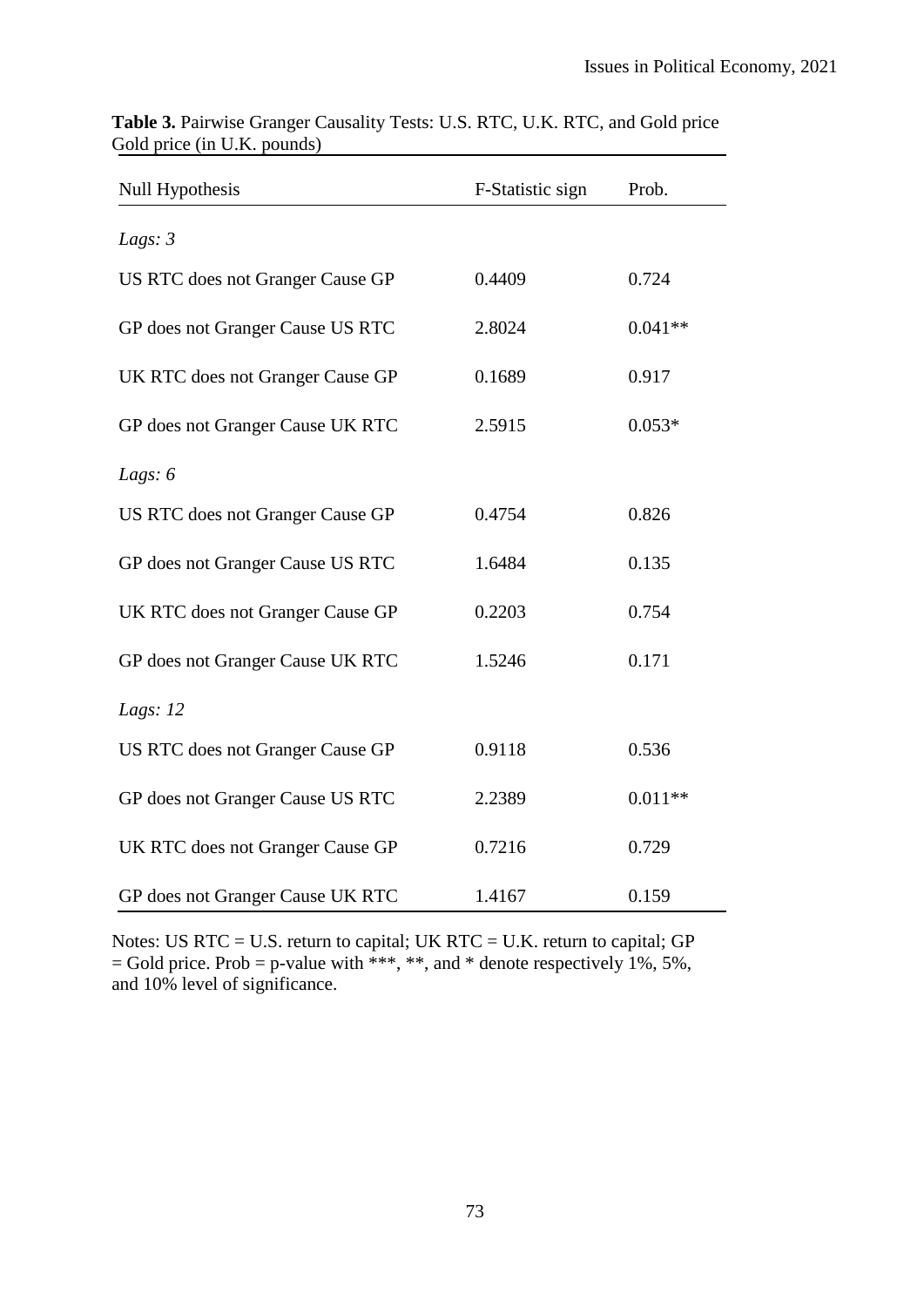# **V. Conclusion**

In this paper, we propose a novel multi-dimensional measure of returns to financial capital. We calculate this new measure of RTC for the U.S. and the U.K. using monthly data from 1999-2019. We find that the U.S. RTC leads the U.K.'s by one month.

Also, we evaluate the predictive capacity of the proposed RTC in predicting the global spot price of gold. Our findings reveal that U.S. RTC does not predict the gold price but rather gold price predicts the U.S. RTC. Similarly, gold price predicts the U.K. RTC. This finding is robust whether gold price is expressed in U.S. dollars or U.K. pounds. Although the second test was not conclusive, it still supports the idea of a strong relationship between gold spot prices and return to capital. The first test on the other hand, in addition to previous research, suggests the multidimensional measure proposed has grounds for being considered for further research. Taken together, the findings support the usefulness of a multidimensional approach to calculating returns to financial capital. Additionally, the findings suggest that investors and other market stakeholders should take notice of movements in the proposed multi-dimensional returns to financial capital and its relationship with global gold prices.

# **VI. References**

Bai, C.E., Hsieh, C.T, and Y. Qian. 2006. The return to capital in China. NBER Working Paper No. 12755.

Calvo, S. and Reinhart, C. 1996. Capital Flows to Latin America: Is There Evidence of Contagion Effects, in G. Calvo, M. Goldstein, and E. Hochreiter (Eds.), Private Capital Flows to Emerging Markets after the Mexican Crisis. Washington, DC: Institute for International Economics.

Chow G. 1993. Capital formation and economic growth in China. *Quarterly Journal of Economics*: 809-842.

Dwenger, N. 2014. User Cost of Capital Revisited. *Economica* 81: 161-186.

Elbadawi, I.A., Kaltani, L., and Schmidt-Hebbel, K. 2008. Foreign Aid, the Real Exchange Rate, and Economic Growth in the Aftermath of Civil Wars. *World Bank Economic Review* 22(1):113140.

Fiess, N. 2003. Capital Flows, Country Risk, and Contagion. Policy Research Working Paper 2943, World Bank, Washington, DC.

Funashima, Y. 2020. Global economic activity indexes revisited. *Economic Letters* 193 109269.

Fung, W., Hsieh, D.A., Naik, N.Y., and Ramadorai, T. 2008. Hedge funds: Performance, risk and capital formation. *Journal of Finance* 63: 1777-1803.

Ghosh, A.R., Qureshi, M.S., Kim, J.I., and Zalduendo, J. 2012. Surges. IMF Working Paper No. WP-12-22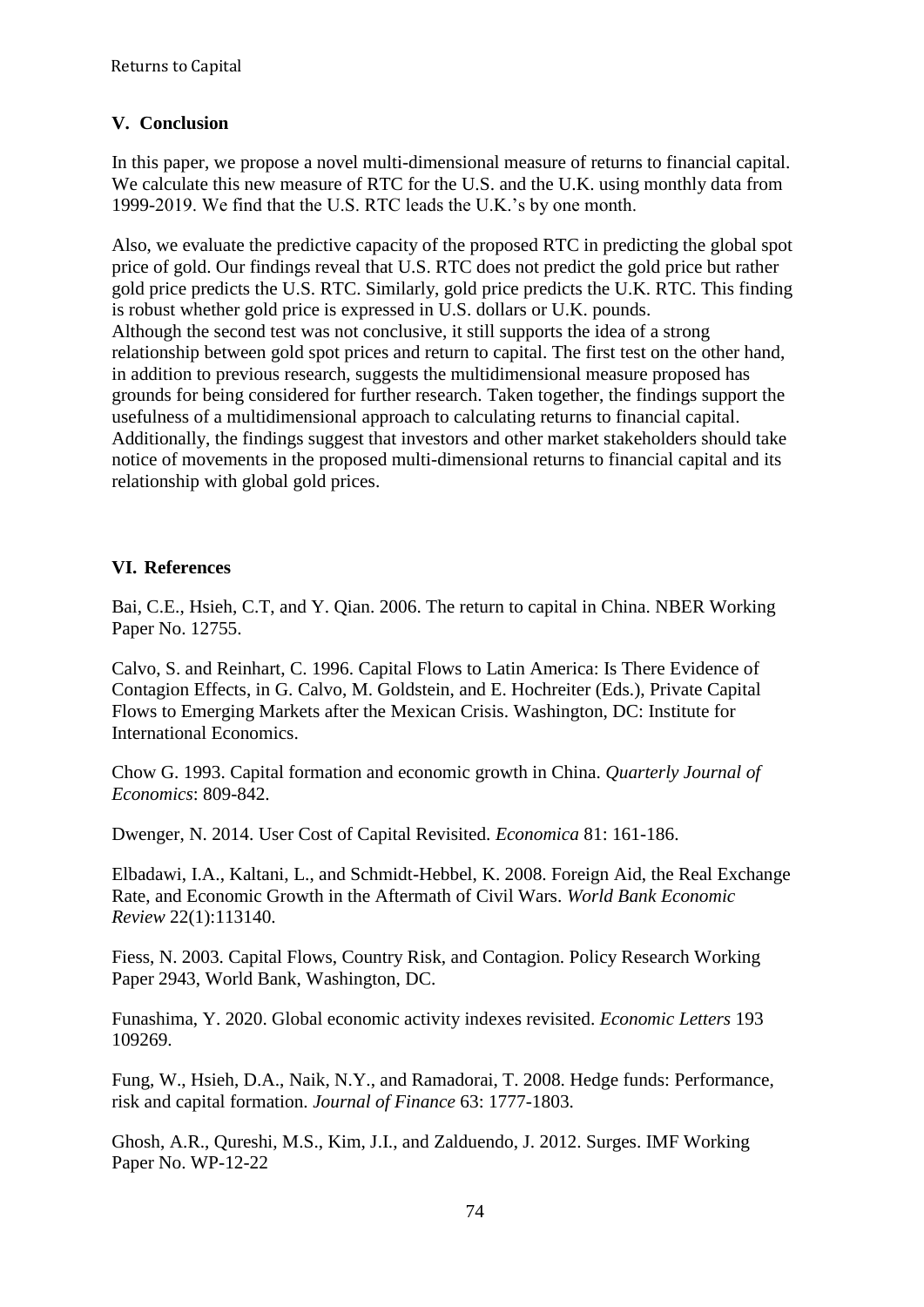Gil, P. and Iglesias, G. 2019. Endogenous Growth and Real Effects of Monetary Policy: R&D and Physical Capital Complementarities. *Journal of Money Credit and Banking*, forthcoming.

Gomme, P., Ravikumar, B. and Rupert, P. 2011. The Return to Capital and the Business Cycle. *Review of Economic Dynamics* 14(2): 262-278.

Henry, P., 2003. Capital Account Liberalization, the Cost of Capital, and Economic Growth. *American Economic Review* 93(2): 91-96.

KITCO 2020. Gold Price Guide. Available at: [https://www.kitco.com/ gold-price](https://www.kitco.com/)[today-usa/](https://www.kitco.com/gold-price-today-usa/)

Pagano, M. 1993. Financial Markets and Growth: An Overview. *European Economic Review* 37(2):613-22.

Sula, O. 2010. Surges and Sudden Stops of Capital Flows to Emerging Markets. *Open Economies Review* 21: 589-605.

van der Eng, P. 2009. Capital formation and capital stock in Indonesia 1950-2008. *Bulletin of Indonesian Economic Studies* 45(3): 345-371.